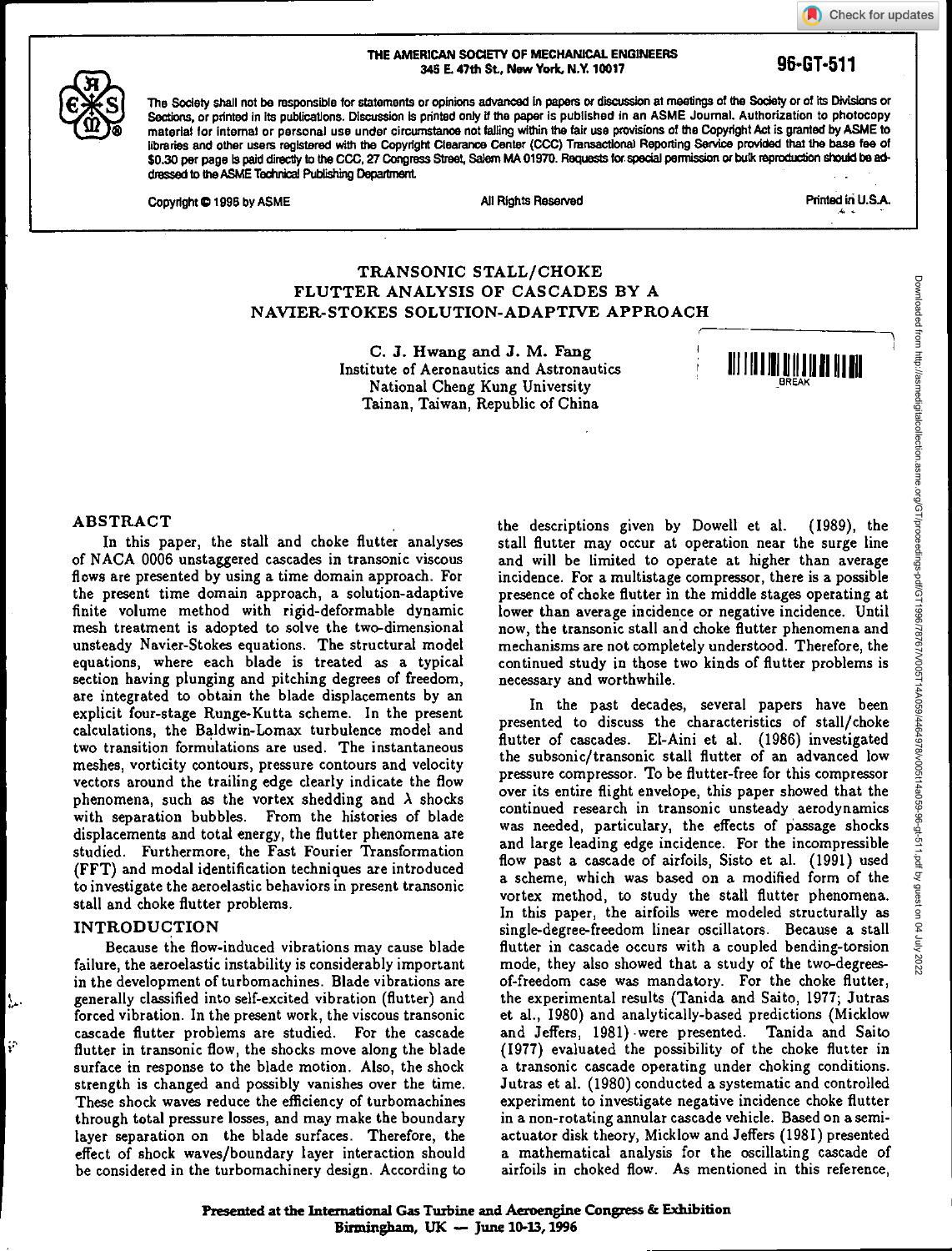리

 $\mathbf{v}$ 

this semi-actuator model was useful as a conservative choke flutter design system, but it was limited to interblade phase angles of  $\pm 90$  deg.

Due to the significant progress in computational fluid dynamics, many numerical procedures are applied to study the cascade flutter problems. In the numerical analysis of inviscid transonic cascade flutter, the frequency domain (Reddy et al., 1991; Bakhle et al., 1992) and time domain (Reddy et al., 1991; Bakhle et al., 1992; Bendiksen and Hsiao, 1993) approaches have been widely used. Even though those inviscid flutter analyses have provided several wonderful results, the viscous effects, which are important in the stall/choke flutter, are neglected. To treat the viscous flutter problems, one of the way is to solve the Navier-Stokes equations. Siden (1991) used the Navier-Stokes solver to study the aerodynamic coefficients and flow behaviors for the subsonic compressor cascade, where the motion of each blade was known. As mentioned by Siden (1991), the viscous effects due to the regions of separated flow could be of major importance in the case of blade flutter predictions. He and Denton (1994) developed a time-marching method to solve the three-dimensional thin-layer Navier-Stokes equations in transonic rotor blade flutter calculations. The calculated unsteady loadings due to oscillations of rotor blades demonstrated some remarkable three-dimensional viscous flow features. The torsion mode flutter stability *was* determined by the imaginary part of the unsteady aerodynamic moment coefficient. In the aforementioned two papers, the aerodynamic codes are executed for prescribed blade motions and then carry out blade flutter analyses. In other words, no structural model equations are considered in the above-mentioned two papers. To more accurately and reasonably investigate the transonic stall/choke flutter of cascades, it is suggested to solve the equations of motion for the blade and fluid simultaneously in time. Furthermore, a scheme having the solutionadaptive capability is preferred because the complex unsteady flow phenomena, such as the interaction of shock and boundary layer or the vortex shedding, occur in the present two kinds of flutter problems.

The objective of this work is to investigate the stall and choke flutter behaviors of cascades in transonic viscous flows by using a time domain approach. The two-dimensional unsteady Navier-Stokes equations and the structural model equations are integrated simultaneously in time. For the aerodynamic solver, a Navier-Stokes solution-adaptive approach (Hwang and Fang, 1995b) is adopted. This approach includes a finite volume method, a rigid-deformable dynamic mesh algorithm and a meshrefinement technique. For the structural solver, an explicit four-stage Runge-Kutta scheme is used. By combining the aerodynamic and structural solvers, the unstaggered NACA 0006 transonic cascade flows with an interblade phase angle  $(\sigma)$  of 180<sup>o</sup> and with four blades are employed to study the stall and choke flutter phenomena. Based on the computed solutions and the related analyses by the FFT and modal identification techniques, the unsteady flow phenomena and aeroelastic behaviors are investigated.

#### **NUMERICAL FORMULATION**

**Aerodynamic Model** 

In this paper, the two-dimensional unsteady Navier-Stokes equations with moving cell effects (Hwang and Yang, 1994) are solved in the X-Y Cartesian coordinate system. An algebraic eddy-viscosity turbulent formulation, which was presented by Baldwin and Lomax (1978), is adopted. For the transition region that exists between a laminar and turbulent flow, the transition location and intermittency factor are accounted. The formulations, which were predicted by Abu-Ghannam and Shaw (1980) for the natural transition (low freestream turbulence) in an attached flow and given by Mayle (1991) for the transition in the separated flow, respectively, are used. In the present computations, a numerical viscous flux formulation (Hwang and Yang, 1994), where the first-order derivatives of the velocity components and temperature were calculated by constructing auxiliary cells and using the Green's theorem for surface intergation, is incorporated with the locally implicit cell-centered finite volume Total-Variation-Diminishing (TVD) solution-adaptive approach (Hwang and Fang, 1995a) on quadrilateral-triangular meshes. The descriptions and evaluations of present numerical approach were given in detail by Hwang and Fang (19956).

To adjust the meshes with the moving and oscillating blades in time, a rigid-deformable dynamic mesh algorithm (Hwang and Yang, 1994) is introduced. For this rigiddeformable dynamic mesh algorithm, a layer of 0-typed quadrilaterals, which is generated around each blade surface, is moved and oscillated rigidly with respect to its own blade. Then, the triangles, which are distributed elesewhere in the flow region, are treated by a dynamic mesh technique. By using this rigid-deformable dynamic mesh algorithm, the orthogonality on each blade surface and the smoothness of quadrilateral-triangular meshes are maintained. Besides the aforementioned dynamic mesh algorithm, the mesh-refinement technique (Hwang and Fang, 1995a) is employed, so that the meshes can be automatically refined during the unsteady calculations. For this mesh-refinement technique, a coarse mesh is used as a background grid, and a two-level refinement procedure is employed. In the present technique, the enrichment indicator  $|\nabla \rho|$  is adopted, and two values of Cl and C2 are chosen to determine two threshold values, respectively. In general, the values of  $C1$  and  $C2$  are dependent on the flow feature and the numbers of background cells to be refined during the computations. By applying the meshrefinement procedure to the present flutter calculations in a simple way, the values of  $C1$  and  $C2$  are kept constant and set to be 0.3 and 0.8, respectively. Also, the grid adaption is started when the aeroelastic behavior, such as flutter or stable situations, is observed during the calculations.

In the present flutter calculations, the steadystate solutions are used as initial conditions. For the steady-state computations, the adiabatic wall and no-slip conditions are imposed on the blade surfaces. The pressure and density at the blade surfaces are extrapolated from the values at the interior cells. About the inlet plane, the one-dimensional characteristic analysis is adopted. On the exit boundary, the back pressure is prescribed, and the other flow properities are extrapolated from those at the interior cells. In the flutter calculations with dynamic mesh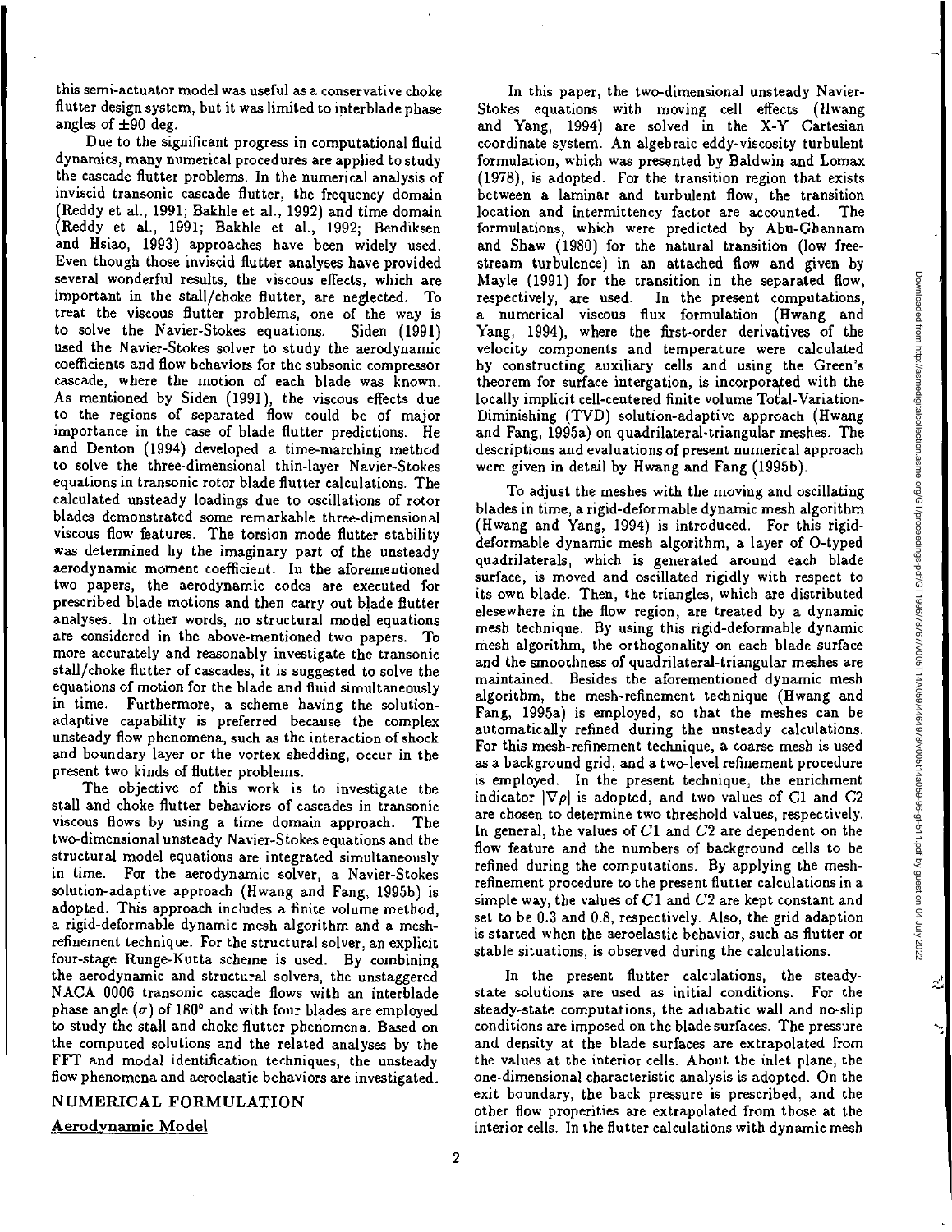effects, the value of flow velocity on the blade surface is equal to the grid speed of the boundary cell on the moving blade. Pressure and density are obtained from the values at the interior cells. At the inlet and exit planes, the onedimensional unsteady boundary conditions (Giles, 1990) are adopted. In the flutter calculations of cascade with  $\sigma = 180^{\circ}$ , the symmetric treatment is applied on upper and lower boundaries of the computational domain (Fig. la). Therefore, the single blade is utilized in place of two blades. As for the spatially periodic boundaries of cascade with four blades (Fig. lb), the numerical treatment in the' steady and unsteady calculations is same as that presented by Hwang and Yang (1994).

### Structural Model

In the present work, each blade of a cascade is modeled as a typical section with plunging (h, positive down) and pitching  $(\alpha, \text{ positive clockwise})$  degrees of freedom. The structural damping is not considered. By introducing a non-dimensional time  $\tau = \frac{4a_{\text{no}}}{2b}$ , the non-dimensional form of equations of motion for the typical section is expressed as:

 $[M]{\bar{q}} + [K]{q} = {F}$ 

where

$$
[M] = \begin{bmatrix} 1 & \frac{x_0}{2} \\ \frac{x_0}{2} & \frac{x_0^2}{4} \end{bmatrix}, [K] = \begin{bmatrix} 4M_{\infty}^2 k_h^2 & 0 \\ 0 & M_{\infty}^2 r_{\alpha}^2 k_{\alpha}^2 \end{bmatrix}
$$
(2)

and

$$
[q] = \begin{bmatrix} \frac{h}{2b} \\ \alpha \end{bmatrix}, [F] = \begin{bmatrix} \frac{-2M_{\infty}^{2}C_{I}}{\pi\mu} \\ \frac{2M_{\infty}^{2}C_{m}}{\pi\mu} \end{bmatrix}
$$
(3)

In the above equations, the dots over  $q$  indicate differentiation with respect to time, and  $b$  is the semichord. Noted that,  $x_{\alpha} = \frac{S_{\alpha}}{mb}$  is the distance between the elastic axis (E.A.) and center of mass in semi-chord units, and  $r_{\alpha} = (\frac{I_{\alpha}}{m b^{2}})^{2}$  is the radius of gyration about the E.A. in semi-chord units.  $S_{\alpha}$  and  $I_{\alpha}$  are the static moment and moment of inertia per unit span about the E.A., and  $m$  is the mass of the typical section per unit span.  $C_i$  and  $C_m$  are the lift and moment coefficients, and  $\mu = \frac{m}{\pi R b^2}$  is the mass ratio. By indicating that  $K_h$  and  $K_{\alpha}$  are the spring constants for the plunging and pitching,  $\omega_h = \left(\frac{K_h}{m}\right)^{\frac{1}{2}}$  and  $\omega_\alpha = \left(\frac{K_\alpha}{I_\alpha}\right)^{\frac{1}{2}}$  are the uncoupled plunging and pitching natural frequencies.  $k_h = \frac{\omega_h b}{U_{\infty}}$  and  $k_{\alpha} =$ are the plunging and pitching reduced frequencies.

By using  $V^* = \frac{U_{\text{max}}}{\delta w_{\text{max}}}$  as the reduced velocity, the matrix  $[K]$  in Eq. (2) can be rewritten as:

$$
[K] = \begin{bmatrix} \left(\frac{2M_{\infty}\omega_{h}}{V^{*}\omega_{\infty}}\right)^{2} & 0\\ 0 & \left(\frac{M_{\infty}r_{\infty}}{V^{*}}\right)^{2} \end{bmatrix}
$$
 (4)

The total energy  $(E_{tot})$  of each blade is expressed as :

$$
E_{tot} = \frac{1}{2} {\dot{q}}^T[M] {\dot{q}} + \frac{1}{2} {\left\{q\right\}}^T[K] {\left\{q\right\}} \tag{5}
$$

To obtain the structural displacements,  $\frac{\hbar}{2b}$  and  $\alpha$ , the Eq. (1) is rewritten into first-order ordinary differential equations. Then, an explicit four-stage Runge-Kutta scheme is applied to solve those differential equations. For the present time-domain approach, the steady-state solutions of Navier-Stokes equations are chosen as the initial conditions, and a blade is given a small pitching velocity. Later on, the fluid and structural equations are simultaneously integrated in time. Therefore, the aerodynamic loads drive the structural equations, and the resulting structural displacements vary the aerodynamic loads during the flutter calculations. In the present flutter calculations, the maximum value of CFL (Courant-Friendrichs-Lewy) number is equal to 5.0 at every timestep, and the value of Reynolds number is chosen to be  $1 \times 10^6$ .

### RESULTS AND DISCUSSION

### Transonic Stall Flutter

(1)

To investigate the transonic stall flutter phenomena, two cascade problems are studied. For the first problem, an unstaggered NACA 0006 transonic cascade flow with an interblade phase angle  $(\sigma)$  of 180° is computed. The geometry, flow conditions and structural parameters are same as those presented by Bendiksen and Hsiao (1993) in inviscid transonic flutter analysis. In this case, a cascade gap-to-chord ratio  $(\frac{z}{c})$  of 1.0, a mass ratio  $(\mu)$  of 192, a ratio of natural frequencies in plunging and pitching  $(\frac{\omega_{\lambda}}{\omega_{\alpha}})$ of 1.0 and the the elastic axis at 38% chord are employed. The upstream and downstream distances away from the blade are set to be three and four times chord-length (c). When the values of  $M_{\infty}$ ,  $\frac{p_a}{p_{\infty}}$  (exit pressure ratio) and  $\alpha_{\infty}$ (angle of attack) are equal to 0.85,1.1 and 13°, the steadystate solution on the coarse mesh (Fig. la) is obtained. Under this condition, the blade is on the verge of stall that reaches the maximum static lift coefficient. Given an initial pitching velocity  $(d\alpha/d\tau)$  of 0.0425, the flutter calculations for two kinds of reduced velocities ( $V^* = 2.5$ and 3.33) are processed. The coarse mesh shown in Fig. la is used as a background grid. For the case with  $V^* = 3.33$ , the mesh refinement is started at the time point  $(T)$  of 50. At six points in time, the instantaneous meshes, vorticity contours, pressure contours and velocity vectors around the trailing edge are plotted in Fig. 2. From those results, it is obvious that the flow field is essentially nonlinear. The vorticity contours (Fig. 2b) indicate the trailingedge vortex shedding and the time-variation of the regions with high gradient of vorticity. In this case, those regions are located around the shocks, lower surface of blade, leading and trailing edges. As shown in Figs. 2c and 2d, the unsteady shock/boundary-layer behaviors including  $\lambda$ shocks with separation bubbles are clearly observed. To understand the aeroelastic behaviors, the time histories of  $\alpha$ ,  $\frac{h}{c}$  and  $E_{tot}$  are plotted in Fig. 3. For those two kinds of flutter calculations, the amplitudes of  $\frac{h}{c}$  and  $E_{tot}$ progressively increase, while the values of  $\alpha$  first decrease then increase as the stall flutter occurs. Besides the above discussion, it is interesting to investigate the relationship of flow phenomena to the blade displacements. At  $T$  equal to 54 and 66, where the values of  $\frac{h}{c}$  are nearly identical but different values of  $\alpha$  exist (Fig. 3), the flow results shown in Fig. 2 are similar. Considering the status with same values of  $\alpha$  but different values of  $\frac{h}{c}$  (T = 58)

3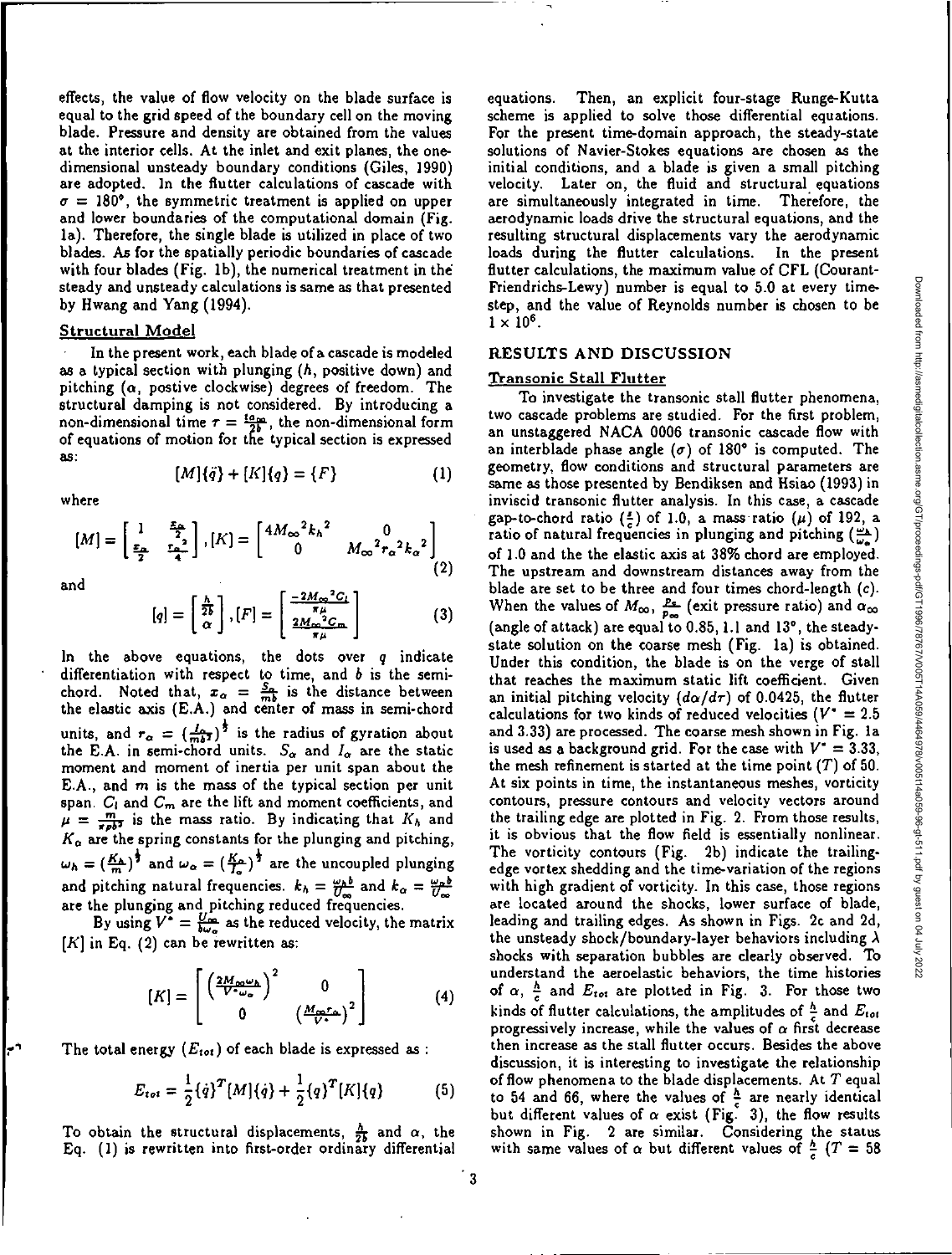and 72, Fig. 3), the vortex-shedding or shock/boundarylayer interaction, including separation bubble appears or becomes serious when  $T$  is equal to 72 (Fig. 2). From the above discussion, besides the torsion mode, the bending mode should be considered also for the transonic stall flutter problems. To obtain the frequencies and amplitudes of the responses, the FFT analysis of the blade displacements ( $\alpha$  and  $\frac{\hbar}{c}$ ) is employed. The amplitudes are normalized by the maximum amplitudes of corresponding blade displacements. As shown in Fig. 4a  $(V^* = 3.33,$  $k_{\alpha} \approx 0.3$  and  $k_{h} \approx 0.3$ ), the value of responding reduced frequency of the fundamental instability  $(f_0)$  for  $\alpha$  or  $\frac{h}{f}$  is a value of 0.24. With regard to the case with  $V^* = 2.5$  ( $k_\alpha =$ 0.4 and  $k_h = 0.4$ ), the value of fundamental frequency  $(f_0)$ for  $\alpha$  or  $\frac{h}{c}$  is equal to 0.36 (Fig. 4b). From the distributions of normalized amplitudes of blade displacements (Fig 4a), the sidebands  $(\frac{3f_0}{4}, \frac{5f_0}{4}, \frac{3f_0}{2} \cdots)$ , subharmonics  $(\frac{f_0}{2}$  and  $\frac{f_0}{4}$  and first (2 $f_0$ ), second (4 $f_0$ ) and higher harmonics in  $V^* = 3.33$  case are negligible. Therefore, the aeroelastic behavior of transonic stall flutter of cascade is almost dominated by the fundamental instability. As shown in Fig. 4b ( $V^* = 2.5$ ), no subharmonics are observed, and the amplitudes of first, second and higher harmonics are smaller. However, a significant response of frequency  $\frac{6f_0}{5}$ for the plunging motion should be considered. By using the modal identification analysis (Bennett and Desmarais, 1975), the damping of the blade displacements can be estimated, and the flutter reduced velocity is defined when the largest damping vanishes. Based on the modal *identification* analysis and an extrapolation process, the flutter reduced velocity of transonic stall flutter in the present cascade with  $\sigma = 180^\circ$  is the value of  $V_F^* = 2.0$ . In the computation of stall flutter with  $V^* = 3.33$ , the average value of the time step  $(\Delta T)$  is about  $4.8 \times 10^{-5}$ . Therefore, it takes about  $2.56 \times 10^5$  time steps and 327 CPU hours to complete per cycle of motion on the HP 9000/700/735 workstation.

Subsequently, the NACA 0006 cascade with four blades is adopted to investigate the transonic stall flutter behaviors. The computational domain comprises four NACA 0006 blades (Fig. lb), where the geometry, flow conditions and structural parameters of each blade are same as those presented in the aforementioned case  $(V^* = 3.33)$ . In this flutter calculation, the lowest blade is given a small initial pitching velocity  $(d\alpha/d\tau)$ of 0.0425, and all the other blade displacements and velocities are initially zero. When the time point *(T)* is equal to 32, the coarse mesh (Fig. lb) is automatically enriched by using the present solution-adaptive approach. The instantaneous meshes, vorticity contours and pressure contours at six points *in time are* plotted in Fig. 5. From the results presented in Figs. 5a and Sc, the formation, migration, strengthening and attenuation of shocks and shock/boundary-layer interaction, such as the  $\lambda$  shocks, are observed. As shown in Fig. 5b, the shedding of vortices around the trailing edge happens first at the lowest blade  $(T = 58)$ , then it occurs at the second blade when *T* is equal to 74. The vorticity contours around the third and highest blades do not change much at the first three points in time. Instead of locating around the lower surface of blade for the case with  $\sigma = 180^{\circ}$  (Fig. 2), the high gradient

of vorticity occurs above the upper surface of blade in the present case. As shown in Fig. 6, the amplitudes of  $\frac{h}{f}$ and  $E_{tot}$  for the four blades, especially for the lowest and second blades, progressively increase. Unlike the transonic stall flutter of cascade with  $\sigma = 180^{\circ}$  (Fig. 3), the amplitudes of  $\alpha$  continue to grow without decay during the time. Therefore, the stall flutter yields in this case. Based on the FFT analysis of the lowest blade displacements (Fig. 4c), the responding reduced frequency of the fundamental instability  $(f_0)$  for  $\alpha$  or  $\frac{h}{c}$  is equal to 0.34. Comparing with the results shown in Fig. 4a, there is a significant response of frequency  $\frac{6f_0}{5}$  for the plunging motion in the present transonic stall flutter behavior of cascade with four blades. Therefore, the aeroelastic behavior is not completely dominated by the fundamental instability. In this case, the average value of  $\Delta T$  is about  $4.9 \times 10^{-5}$ , and it takes about  $2.51 \times 10^5$  time steps and 281 CPU hours to complete per cycle of motion on the DEC ALPHA 200 4/233 workstation. For the transonic choke flutter problems, two kinds

## Transonic Choke Flutter

of NACA 0006 unstaggered cascades, which were utilized in the study of transonic stall flutter, are adopted again. First, the cascade of blades with an interblade phase angle  $(\sigma)$  of 180° is considered. On a coarse mesh (Fig. 1a), the steady-state solution is obtained when the values of  $M_{\infty}$ ,  $\frac{p}{n}$  and  $\alpha_{\infty}$  are equal to 0.85, 1.07 and  $-5^{\circ}$ , respectively. produce this condition, the cascade flow is choked. It is the same as the transonic stall flutter calculations that two values of  $V^*$  (2.5 and 3.33) are used. During the solution-adaptive computation with  $V^* = 3.33$ , the mesh refinement is started at the time point *(T)* of 44. At six points in time, the instantaneous meshes, vorticity contours, pressure contours and velocity vectors around the trailing edge are plotted in Fig. 7. In response to the blade motion, the locations/strengthes of the  $\lambda$  shocks and separation bubbles shown in Figs. 7c and 7d are changed. It is the same as the stall flutter case (Fig. 2b) that the regions with high gradient of vorticity are located around lower surface of blade, shocks, leading and trailing edges. However, the vortex-shedding phenomenon is not observed in the present problem. To understand the aeroelastic behaviors, the time histories of  $\alpha$ ,  $\frac{h}{c}$  and  $E_{tot}$ of the blade are plotted in Fig. 8. For the case with  $V^*$ equal to 3.33, the values of  $E_{tot}$  and oscillating amplitudes of  $\alpha$  and  $\frac{h}{a}$  increase with time. Therefore, the blade flutter occurs. If the value of  $V^*$  is replaced by 2.5, the amplitudes of  $\alpha$  first decrease, then increase as the choke flutter happens. Moreover, the histories of  $\frac{h}{c}$  and  $E_{tot}$ indicate that the blade is subject to the flutter. Besides the above discussion, it is interesting and worthwhile to investigate the relationship of choke flutter phenomena to the blade displacements. From the histories of blade displacements ( $\alpha$  and  $\frac{h}{\epsilon}$ ) shown in Fig. 8, the blade is moving up (bending) and also pitching (torsion) in the counter-clockwise direction at *T* equal to 44,56 or 66. At those points in time, the  $\lambda$  shock with separation bubble appear near the trailing edge of upper surface of blade (Figs. 7c and 7d). When *T* is equal to 48 or 60, the blade is moving down and also pitching in the clockwise direction (Fig. 8). At those points in time, the  $\lambda$  shock with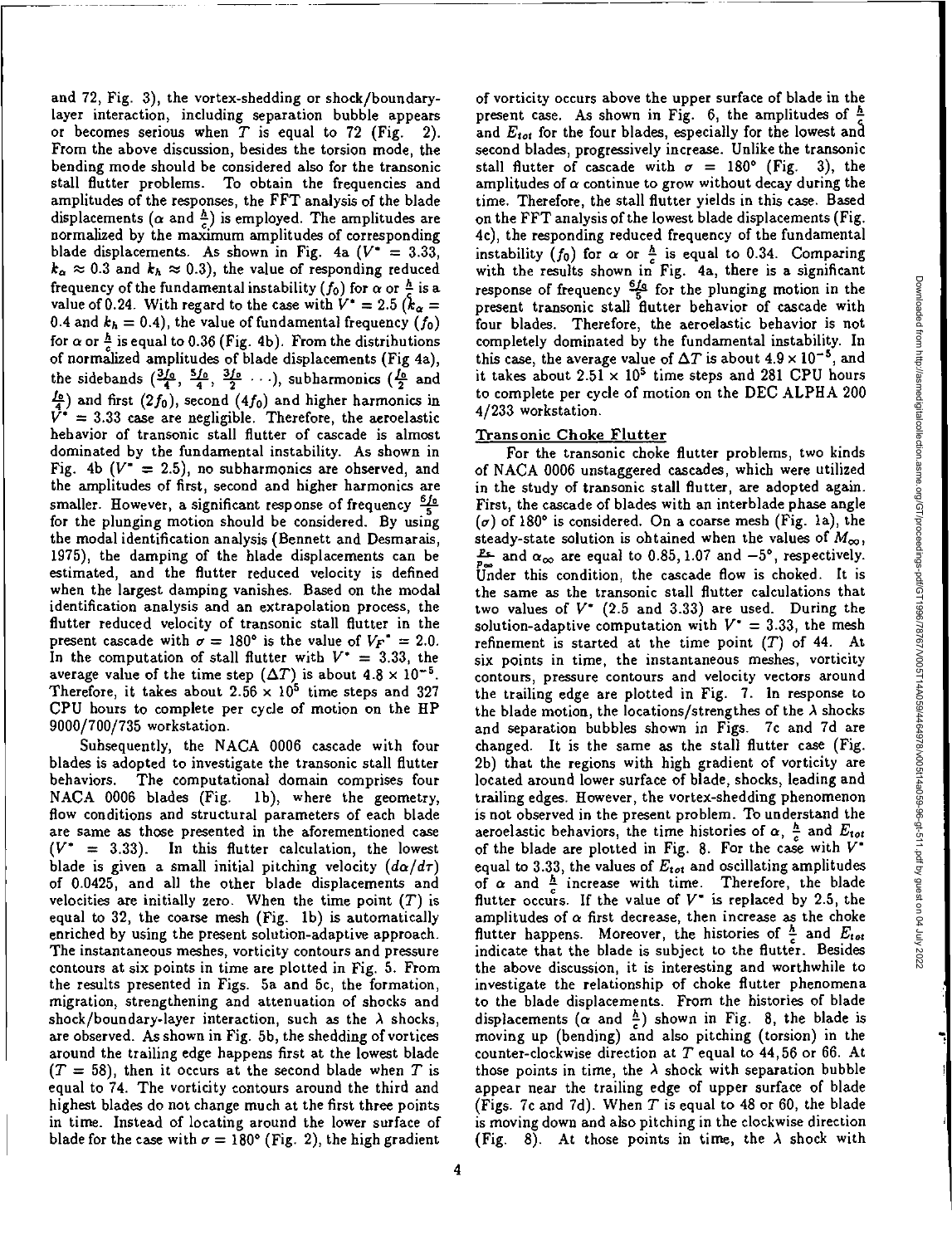separation bubble occurs near the trailing edge of lower surface of blade. However, the  $\lambda$  shock with separation bubble is located near the trailing edge of upper surface of blade when the blade is moving up but pitching in the clockwise direction  $(T = 52,$  Fig. 8). Therefore, it is the same as the discussion of stall flutter case that the bending and torsion modes should be considered simultaneously in the study of choke flutter problem. From the FFT output of the blade displacements (Fig. 9a), the responding reduced frequency of the fundamental instability  $(f_0)$  for  $\alpha$  or  $\frac{\hbar}{4}$  is equal to 0.27 when the value of  $V^*$  is equal to 3.33. For the case with  $V^* = 2.5$ , the value of fundamental frequency  $(f_0)$  for  $\alpha$  or  $\frac{h}{c}$  is equal to 0.38 (Fig. 9b). It is the same as the discussion for the stall flutter of cascade with  $\sigma = 180^{\circ}$  that the aeroelastic behavior of present transonic choke flutter with  $V^* = 3.33$  is almost controlled by the fundamental instability (Fig. 9a). The response of frequency  $\frac{61}{5}$  for the plunging motion in the case with  $V^* = 2.5$  is significant (Fig. 9b). Based on the modal identification analysis and an extrapolation process, the flutter reduced velocity of present transonic choke flutter of cascade with  $\sigma = 180^{\circ}$  is found to be 2.2. In the computation of choke flutter with  $V^* = 3.33$ , the average value of  $\Delta T$  is about  $4.9 \times 10^{-5}$ . Therefore, it takes about  $2.51 \times 10^5$  time steps and 351 CPU hours to complete per cycle of motion on the DEC ALPHA 3000/400 workstation.

Finally, the NACA 0006 unstaggered cascade with four blades is employed to investigate the transonic choke flutter behaviors. On a coarse mesh (Fig. 1h), the flutter computation is processed only for  $V^* = 3.33$ , and the mesh refinement begins at the time point  $(T)$  of 24. At six points in time, the instantaneous meshes, vorticity contours and pressure contours are plotted in Fig. 10. From those results, the choking flowfields within some passages are clearly observed. During the time, the chock condition for each flow passage is changed. At some instant time (for example,  $T = 62$ ), the  $\lambda$  shock appears around the trailing edge of lower surface of the lowest blade. Comparing the results presented in Fig. 5b, the vortex shedding phenomenon is not detected in this case. Also, the region with high gradient of vorticity is close to the blade surface. It is the same as the results of stall flutter problem (Fig. 5) that the gradient of vorticity around the shock, leading and trailing edges is larger than that of middle part of flow passage. According to the time histories of  $\alpha$ ,  $\frac{h}{c}$  and  $E_{tot}$  (Fig. 11), the four blades are unstable. However, it is interesting to mention that the second blade is less unstable than the third and highest blades. This behavior is different from that of stall flutter case (Fig. 6). To understand the aeroelastic behaviors, the FFT analysis of lowest blade displacements (Fig. 9c) is performed. The value of responding reduced frequency of the fundamental instability  $(f_0)$  for  $\alpha$  or  $\frac{\alpha}{\epsilon}$  is equal to 0.34. Comparing with the results shown in Fig. 4c, the value of  $f_0$  is same for both kinds of flutter of cascade with four hlades. However, the distributions of normalized amplitudes of blade displacements are different each other (Figs. 9c and 9c). For this choke flutter, the instabilities  $(\frac{10}{3}, \frac{210}{3}, \frac{410}{3} \cdots)$  exist, but the magnitudes are negligible. Therefore, the transonic choke flutter behavior of cascade with four blades can be determined by the fundamental instability. In this case, the average value of  $\Delta T$  is about  $5 \times 10^{-5}$ , and it takes about  $2.5 \times 10^5$  time steps and 180 CPU hours to complete per cycle of motion on the DEC ALPHA 3000/700 workstation.

#### CONCLUSIONS

By using a time domain approach, the viscous transonic stall and choke cascade flutter phenomena are investigated in this paper. About the present time domain approach, the two-dimensional unsteady Navier-Stokes equations in conjunction with the turbulence and transition models are solved by a solution-adaptive finite volume method, and the structural model equations are integrated in time by the explicit four-stage Runge-Kutta scheme. In the present work, the NACA 0006 unstaggered cascades with an interblade phase angle  $(\sigma)$  of 180° or with four blades are adopted. For the transonic stall flutter with  $\sigma = 180^{\circ}$  and  $V^* = 3.33$ , the instantaneous meshes, pressure contours and velocity vectors around the trailing edge clearly show the shock/boundary-layer interaction, such as the  $\lambda$  shocks with separation bubbles. Also, the vorticity contours indicate the trailing-edge vortex shedding and the time-variation of the regions of high gradient of vorticity. From the time histories of  $\alpha$ ,  $\frac{h}{a}$  and  $E_{tot}$  and related FFT analyses of hlade displacements, the aeroelastic behavior for the case with  $V^* = 3.33$  is almost dominated by the fundamental instability. However, a significant response of frequency  $\frac{610}{5}$  for the plunging motion should be considered when the value of  $V^*$  is equal to 2.5. In the transonic stall flutter calculation with four hlades and  $V^* = 3.33$ , the unsteady behavior of shock and boundary-layer interaction is observed. The vortexshedding first appears at the lowest blade, then it occurs at the second blade. Based on the FFT analysis of the lowest blade displacements, it is found that the aeroelastic behavior is not completely dominated by the fundamental instability. In the study of choke flutter with  $\sigma = 180^\circ$  and  $V^* = 3.33$ , the computed instantaneous meshes, pressure contours and velocity vectors around the trailing edge indicate the time-variation of  $\lambda$  shocks with separation bubbles. From the vorticity contours, the vortex-shedding phenomenon is not observed. Based on the FFT analysis of blade displacements, the aeroelastic behaviors are similar to those of transonic stall flutter with  $\sigma = 180^{\circ}$ . When the transonic choke flutter of cascade with four blades and  $V^* = 3.33$  is studied, the time-variation of choking flowfields within flow passages are observed. Without vortex-shedding, the regions of high gradient of vorticity are also detected. According to the time histories of  $\alpha$ ,  $\frac{h}{\epsilon}$ and  $E_{tot}$ , the second blade is less unstable than the third and highest blades. Also, the FFT analysis of lowest blade displacements indicates that the transonic choke flutter behavior can be determined by the fundamental instability. From the relationship of flow phenomena to the blade displacements ( $\sigma = 180^\circ$  and  $\tilde{V}^* = 3.33$ ), the hending and torsion modes should be considered simultaneously in the present stall and choke flutter problems. By using the modal identification technique and an extrapolation process, the flutter reduced velocities for the transonic stall and choke flutter of cascade with  $\sigma = 180^{\circ}$  are estimated.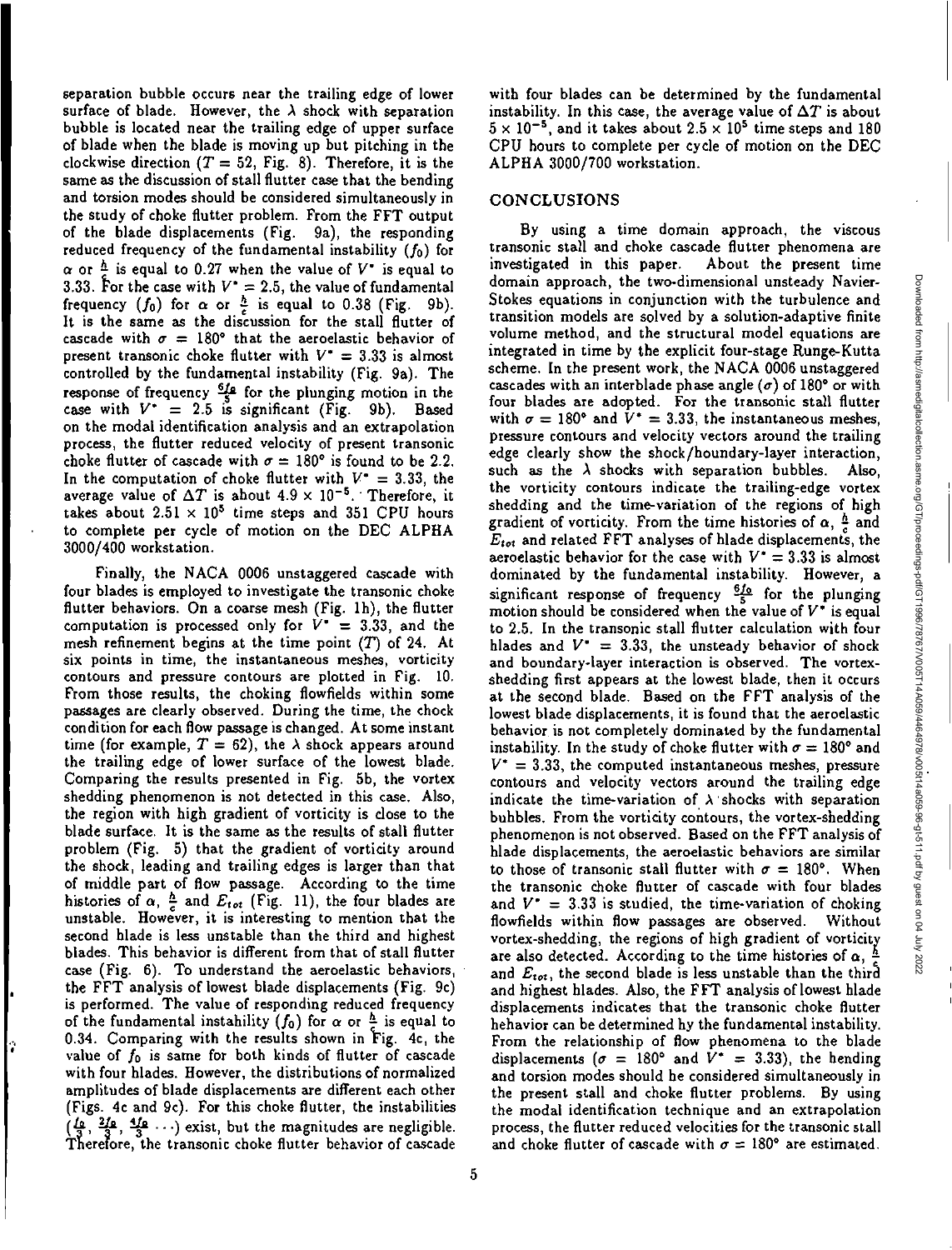### REFERENCES

Abu-Ghannam, B. J., and Shaw, R., 1980, "Natural Transition of Boundary Layers-The Effects of Turbulence, Pressure Gradient, and Flow History," *Journal Mechanical Engineering Science,* Vol. 22, No. 5, pp. 213-228.

Bakhle, M. A., Reddy, T. S. R., and Keith, T. G., Jr., 1992, "Time Domain Flutter Analysis of Cascades Using a Full-Potential Solver," *AMA Journal,* Vol. 30, No. 1, pp. 163-170.

Baldwin, B. S., and Lomax, H., 1978, "Thin Layer Approximation and Algebraic Model for Separated Turbulent Flows," AIAA Paper 78-257.

Bendiksen, O. 0., and Hsiao, Chingteng, 1993, "New Computational Method for Aeroelastic Problems in Turbomachines, Part II," UCLA Report ENG-93-14, University of California, Los Angles.

Bennett, R. M., and Desmarais, R. N., 1975, "Curve Fitting of Aeroelastic Transient Response Data with Exponential Functions," *Flutter Testing Techniques,*  NASA SP-415, pp. 43-58.

Dowell, E. H., Curtiss, H. C., Jr., Scanlan, R. H. and Sisto, F., 1989, A Modern Course in Aeroelasticity, Kluwer Academic Publishers, Dordrecht / Boston / London.

El-Aini, Y. M., Bankhead, H. R., and Meece, C. E., 1986, "Subsonic/Transonic Stall Flutter Investigation of an Advanced Low Pressure Compressor," ASME Paper 86- GT-90.

Giles, M. B., 1990, "Nonreflecting Boundary Conditions for Euler Equation Calculations," *AIAA Journal,* Vol. 28, No. 12, pp. 2050-2058.

He, L., and Denton, J. D., 1994, "Three-Dimensional Time-Marching Inviscid and Viscous Solutions for Unsteady Flows Around Vibrating Blades," *ASME Journal of Turbomachinery,* Vol. 116, pp. 469-476.

Hwang, C. J., and Fang, J. M., 1995a, "Solution-Adaptive Approach for Unsteady Flow Calculations on Quadrilateral-Triangular Meshes," AIAA Paper 95-1723.

Hwang, C. J. and Fang, J. M., 1995b; "Flutter Analysis of Cascades Using an Euler/Navier-Stokes Solution-Adaptive Approach ," Submitted to *AIAA Journal.* 

Hwang, C. J., and Yang, S. Y., 1994, "Viscous Solutions for Transonic Oscillating Cascade Flows Using Dynamic Quadrilateral-Triangular Meshes," ASME Paper 94-GT-21.

Jutras, R. R., Stallone, M. J., and Bankhead, H. R., 1980, "Experimental Investigation of Flutter in Mid-Stage Compressor Designs," AIAA Paper 80-0786.

Mayle, R. E., 1991, "The Role of Laminar-Turbulent Transition in Gas Turbine Engines," *ASME Journal of Turbomachinery,* Vol. 113, pp. 509-537.

Micklow, J., and Jeffers, J., 1981, "Semi-Actuator Disk Theory for Compressor Choke Flutter," NASA CR-3426.

ReddY, T. S. R., Bakhle, M. A., Huff, D. L., and Swafford, T. W., 1991, "Flutter Analysis of Cascades Using a Two Dimensional Euler Solver," AIAA Paper 91-1681.

Siden י<br>' L. D. G., 1991, "Numerical Simulation of Unsteady Viscous Compressible Flows Applied to Blade Flutter Analysis," ASME Paper 91-GT-203.

Sisto, F., Thangam, S., and Abdel-Rahim, A., 1991, "Computational Prediction of Stall Flutter in Cascaded Airfoils," *AIAA Journal,* Vol. 29, No. 7, pp. 1161-1167.

Tanida, Y., and Saito, Y., 1977, "On Choking Flutter," *Journal of Fluid Mechanics,* Vol. 82, pp. 179- 191.



Fig. 1 Coarse meshes (background grids) in transonic stall and choke flutter calculations : (a) NAGA 0006 cascade with  $\sigma = 180^{\circ}$  (4810 elements) and *(b)* NACA 0006 cascade with four blades (16630 elements).

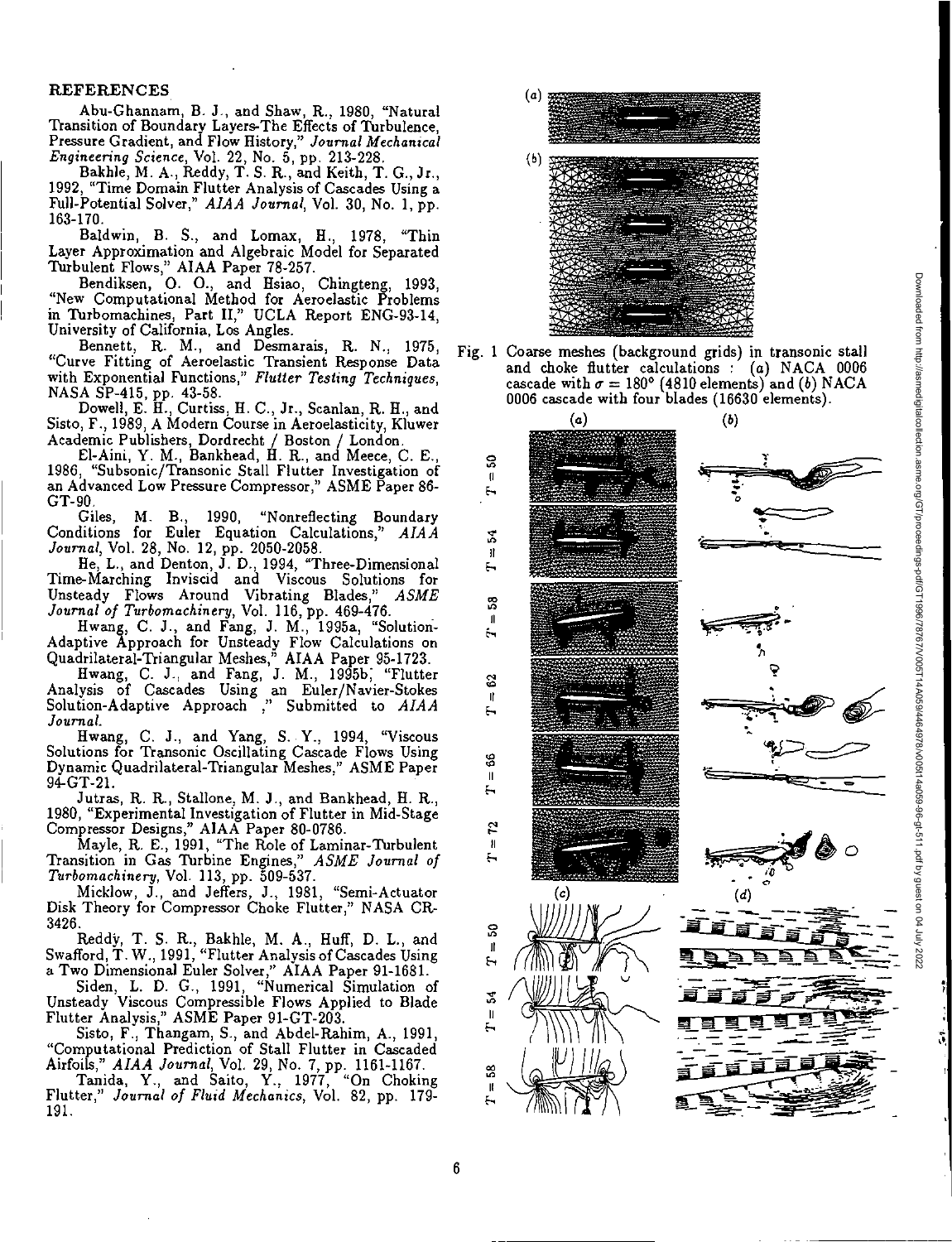

Fig. 2 The sequence of (a) instantaneous meshes, (b) vorticity contours,  $(c)$  pressure contours and  $(d)$ velocity vectors **aroun**d the trailing edge at different points in time for the unstaggered NACA 0006 cascade with  $\sigma = 180^\circ$  in transonic stall flutter calculations at  $V^* = 3.33.$ 



Fig. 3 Histories of  $\alpha$ ,  $\frac{h}{c}$  and  $E_{tot}$  for the unstaggered NACA 0006 cascade with  $\sigma = 180^{\circ}$  in transonic stall flutter calculations.





Fig. 4 Fast Fourier Transformation of blade displacements  $(\alpha$  and  $\frac{h}{c})$  in transonic stall flutter calculations : (a) cascade with  $\sigma = 180^{\circ}$  at  $V^* = 3.33$ , *(b)* cascade with  $\sigma = 180^{\circ}$  at  $V^* = 2.5$  and (c) cascade with four blades at  $V^* = 3.33$ .



2



0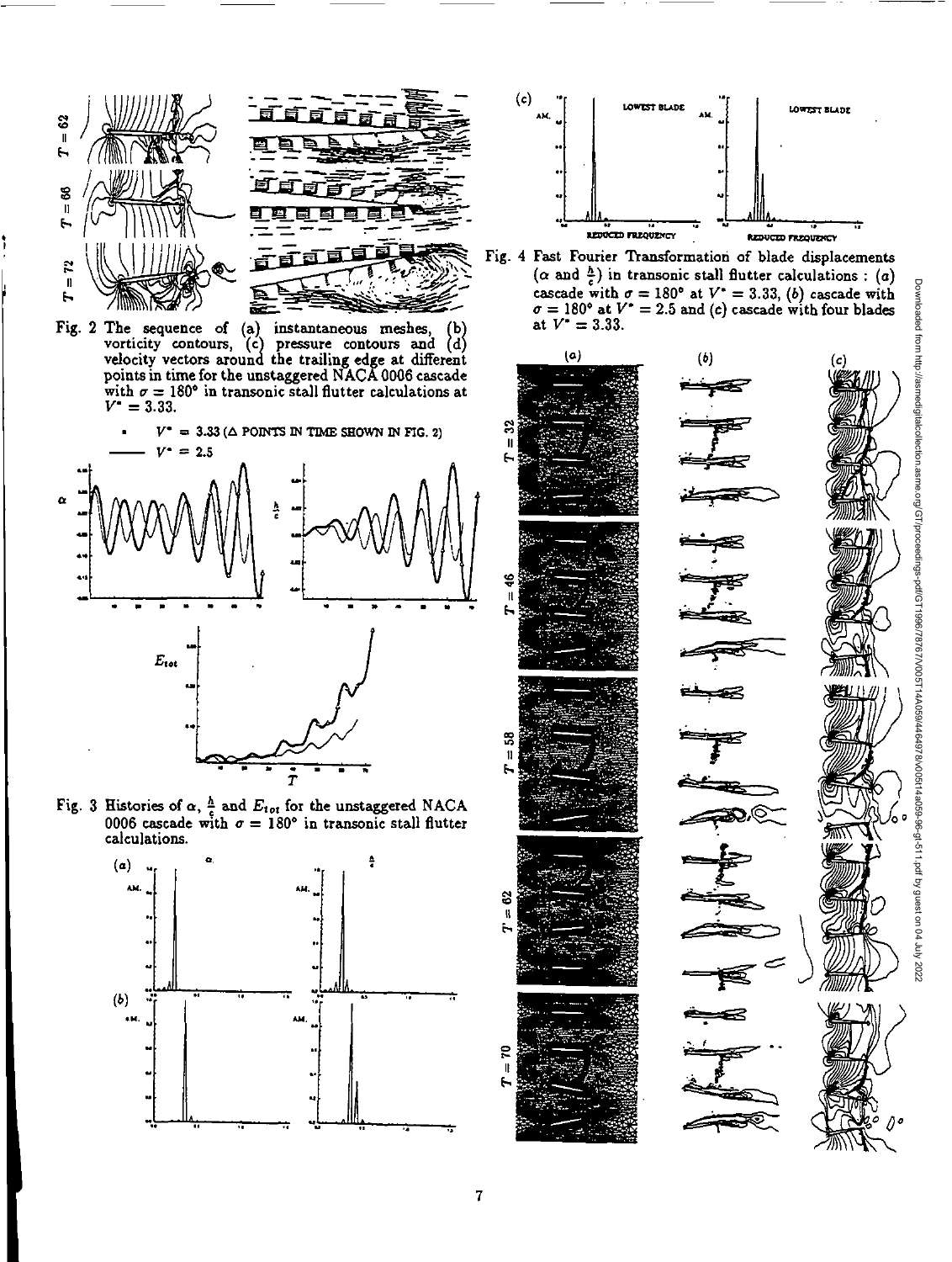

- Fig. 5 The sequence of (a) instantaneous meshes, (b) vorticity contours and (c) pressure contours at different points in time for the unstaggered NACA 0006 cascade with four blades in transonic stall flutter calculations at  $V^* = 3.33$ .
	- THE LOWEST BLADE ( $\Delta$  POINTS IN TIME SHOWN IN FIG. 5) THE SECOND BLADE  $(\bigtriangledown$  POINTS IN TIME SHOWN IN FIG. 5) -- THE THIRD BLADE (O POINTS IN TIME SHOWN IN FIG. 5) THE HIGHEST BLADE  $\{\bigcirc$  POINTS IN TIME SHOWN IN FIG. 5)



Fig. 6 Histories of  $\alpha$ ,  $\frac{h}{c}$  and  $E_{tot}$  for the unstaggered NACA 0006 cascade with four blades in transonic stall flutter







Fig. *7* The sequence of (a) instantaneous meshes, (b) vorticity contours, (c) pressure contours and (d) velocity vectors around the trailing edge at different points in time for the unstaggered NACA 0006 cascade with  $\sigma = 180^\circ$  in transonic choke flutter calculations at  $V^* = 3.33$ .

Downloaded from http://asmedigitalcollection.asme.org/GT/proceedings-pdf/GT1996/78767/V005T14A059/4464978/v005t14a059-96-gt-511.pdf by guest on 04 July 2022



Fig. 8 Histories of  $\alpha$ ,  $\frac{h}{c}$  and  $E_{tot}$  for the unstaggered NACA 0006 cascade with  $\sigma = 180^\circ$  in transonic choke flutter calculations.